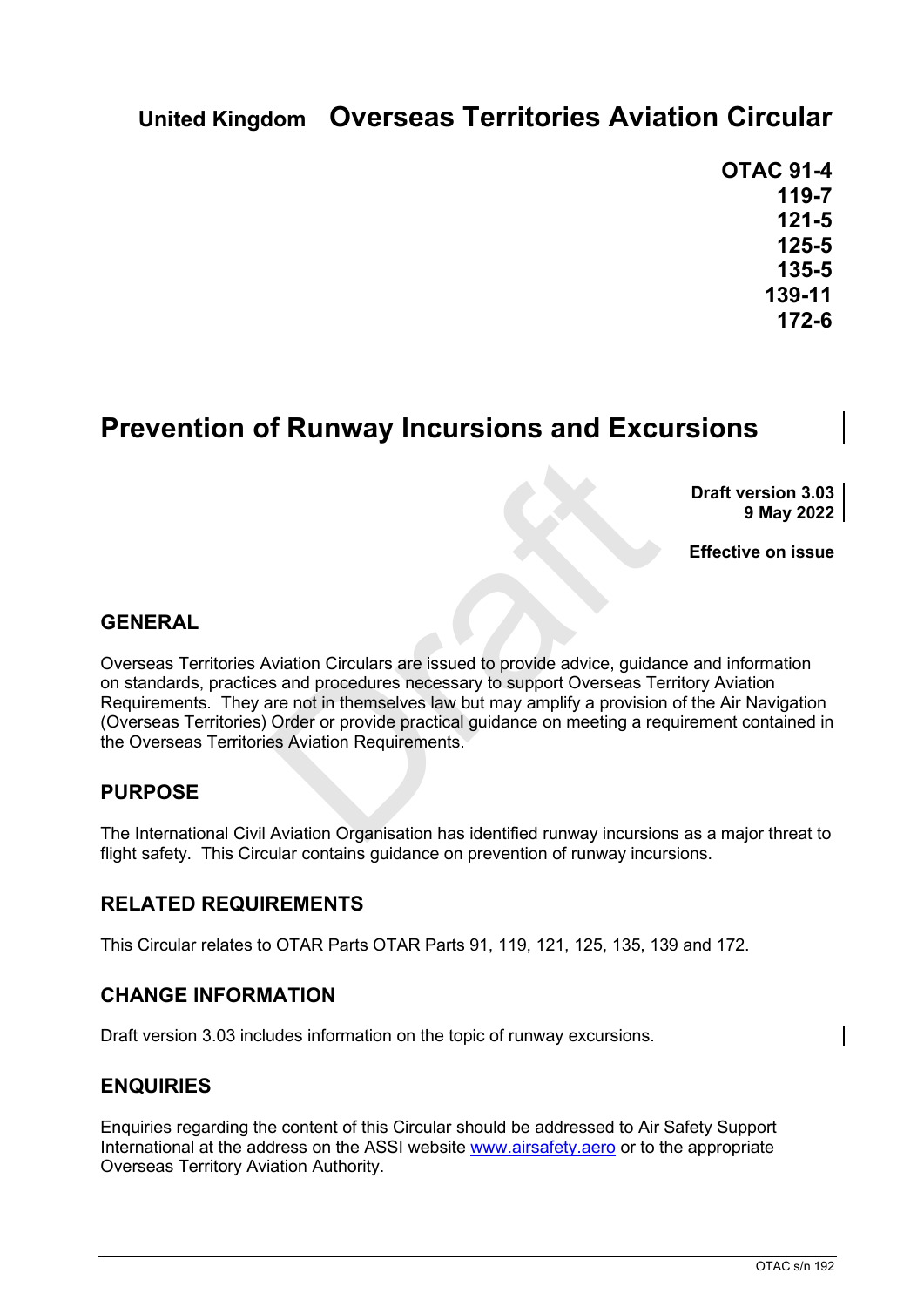## **CONTENTS**

| 1                       |                                                         |  |
|-------------------------|---------------------------------------------------------|--|
| $\mathbf{2}$            |                                                         |  |
| $\mathbf{3}$            |                                                         |  |
| $\overline{\mathbf{4}}$ | Where and when do runway incursions/excursions happen?4 |  |
| 5                       |                                                         |  |
| 6                       |                                                         |  |
| $\overline{7}$          |                                                         |  |
| 8                       |                                                         |  |

Orange R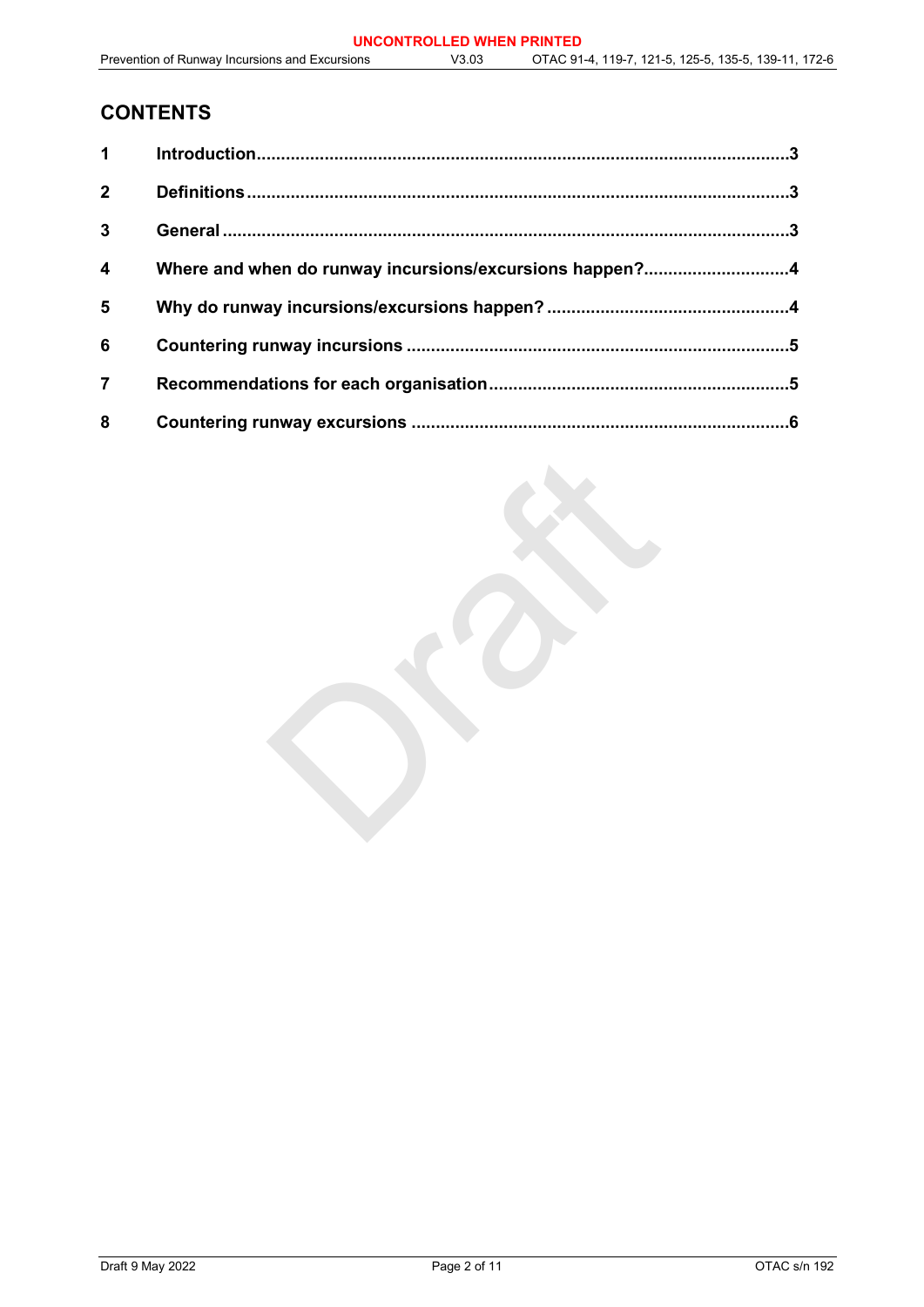## <span id="page-2-0"></span>**1 Introduction**

- 1.1 Research by ICAO and others has determined that runway incursions and excursions have been a significant factor in a number of accidents. The worst aviation accident ever, occurred as a result of an incursion and involved 2 Boeing 747 aircraft at Tenerife Los Rodeos aerodrome in fog. Accidents with fatal consequences have also occurred at numerous other airports, including Milan Linate.
- 1.2 Prevention of runway incursion and excursion events has been accorded a high priority by ICAO as a means of enhancing flight safety and preventing accidents. Runway incursion and excursion prevention will involve many agencies – aerodrome operators, aircraft operators and air traffic service providers amongst others. Prevention programmes will require co-ordinated action between the various agencies involved.
- 1.3 A runway incursion and excursion prevention programme will form one part of a comprehensive runway safety programme.
- 1.4 This Circular provides some guidance on runway incursion prevention to assist agencies in the Territories.

## <span id="page-2-1"></span>**2 Definitions**

2.1 ICAO defines a runway incursion as:

"Any occurrence at an aerodrome involving the incorrect presence of an aircraft, vehicle or person on the protected area of a surface designated for the landing and take-off of aircraft."

2.2 ICAO defines a runway excursion as:

"A veer-off or overrun off the runway surface"

- Some guidance of runway incursion prevents<br>Some guidance of runway incursion prevents<br>Some area and a are allowing the incorrect preser<br>person on the protected area of a surface designated<br>aircraft."<br>a runway excursion as: 2.2 The runway incursion definition is not precise, but a useful and concise means of determining whether an incursion has occurred is to consider whether the obstacle limitation surfaces associated with the runway are penetrated by the intruder. Essentially an intruding object would constitute an obstacle to aircraft taking off or landing, even if an aircraft is not doing so at the time of incursion.
- 2.3 Note that the ICAO definition does not include wildlife. Guidance on wildlife management can be found in OTAC 139-6.

### <span id="page-2-2"></span>**3 General**

- 3.1 Runway incursions and excursions have been identified as critical flight safety hazards by a number of States and have been a factor in a number of aircraft accidents. With the historical and predicted growth in air traffic and the consequential rise in aircraft movements, the incidence of runway incursion and excursions has increased, and are set to do so in future unless preventative measures are taken.
- 3.2 A number of States have implemented prevention plans, an example of which is the European Action Plan for Prevention of Runway Incursions and Global Action Plan for the Prevention of Runway Excursions.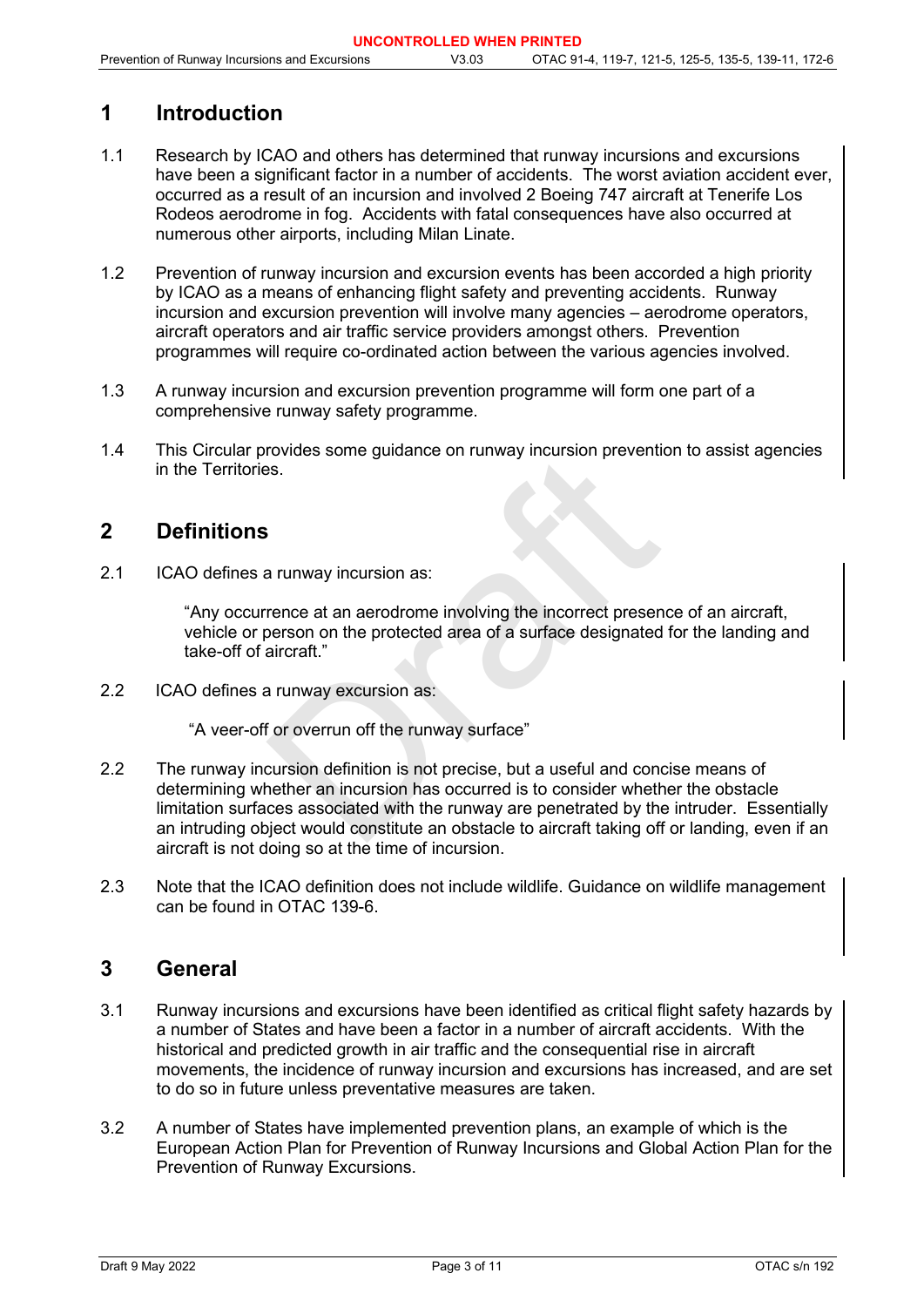European Action Plan for Prevention:

[http://www.eurocontrol.int/sites/default/files/publication/files/european-action-plan](http://www.eurocontrol.int/sites/default/files/publication/files/european-action-plan-prevention-runway-incursions2.0.pdf)[prevention-runway-incursions2.0.pdf](http://www.eurocontrol.int/sites/default/files/publication/files/european-action-plan-prevention-runway-incursions2.0.pdf)

*Note: this is a large download (7Mb)*

Global Action Plan for the Prevention of Runway Excursions:

[https://www.eurocontrol.int/sites/default/files/2021-05/gappre-recommendations](https://www.eurocontrol.int/sites/default/files/2021-05/gappre-recommendations-guidance-best-practice.pdf)[guidance-best-practice.pdf](https://www.eurocontrol.int/sites/default/files/2021-05/gappre-recommendations-guidance-best-practice.pdf) 

#### <span id="page-3-0"></span>**4 Where and when do runway incursions/excursions happen?**

- 4.1 Runway incursions can occur at any aerodrome at any time and involve any type of aircraft, vehicle or person.
- 4.2 In good weather pilots or Air Traffic Service staff are often able to detect intruding traffic visually and initiate appropriate avoidance action. Catastrophic results are usually avoided, but the potential is certainly there.
- tiate appropriate avoidance action. Catastrophic res<br>e potential is certainly there.<br>Presence the probability of successful detection and timely and<br>astrophic outcome is therefore higher for each event.<br>Iodeos and Milan Li 4.3 In poor weather the probability of successful detection and timely avoidance is lower. The risk of catastrophic outcome is therefore higher for each event. The collisions at Tenerife Los Rodeos and Milan Linate both occurred in fog, which gave no opportunity for the pilots concerned to take avoiding action.

### <span id="page-3-1"></span>**5 Why do runway incursions/excursions happen?**

5.1 There are many reasons why runway incursions occur, and a reading of accident reports where runway incursion was a factor will highlight many of these. The report of the Milan Linate accident is particularly instructive:

> [http://www.aaiu.ie/sites/default/files/ANSV%20Italy%20Accident%20Boeing%20MD-](http://www.aaiu.ie/sites/default/files/ANSV%20Italy%20Accident%20Boeing%20MD-87%20SE-DMA%20and%20Cessna%20D-IEVX%20Milan%20Linate%20Airport%202001-10-08.pdf)87%20SE-DMA%20and%20Cessna%20D-[IEVX%20Milan%20Linate%20Airport%202001-10-08.pdf](http://www.aaiu.ie/sites/default/files/ANSV%20Italy%20Accident%20Boeing%20MD-87%20SE-DMA%20and%20Cessna%20D-IEVX%20Milan%20Linate%20Airport%202001-10-08.pdf)

There are also many reasons why runway excursions occur. The main groups of factors are pilot errors, weather conditions and an aircraft malfunction.

- 5.2 Runway incursions/excursions may occur because of inevitable human failings which human factors engineering have not anticipated or adequately mitigated. These failings can take many forms:
	- 5.2.1 lack of comprehension of instructions such as clearances due to poor communications quality or cultural differences;
	- 5.2.2 confusion caused by lack of clarity in instructions, markings, signage, lighting and publications;
	- 5.2.3 susceptibility to suggestion caused by cultural or commercial factors;
	- 5.2.4 loss of situational awareness; and
	- 5.2.5 distractions and excessive workload.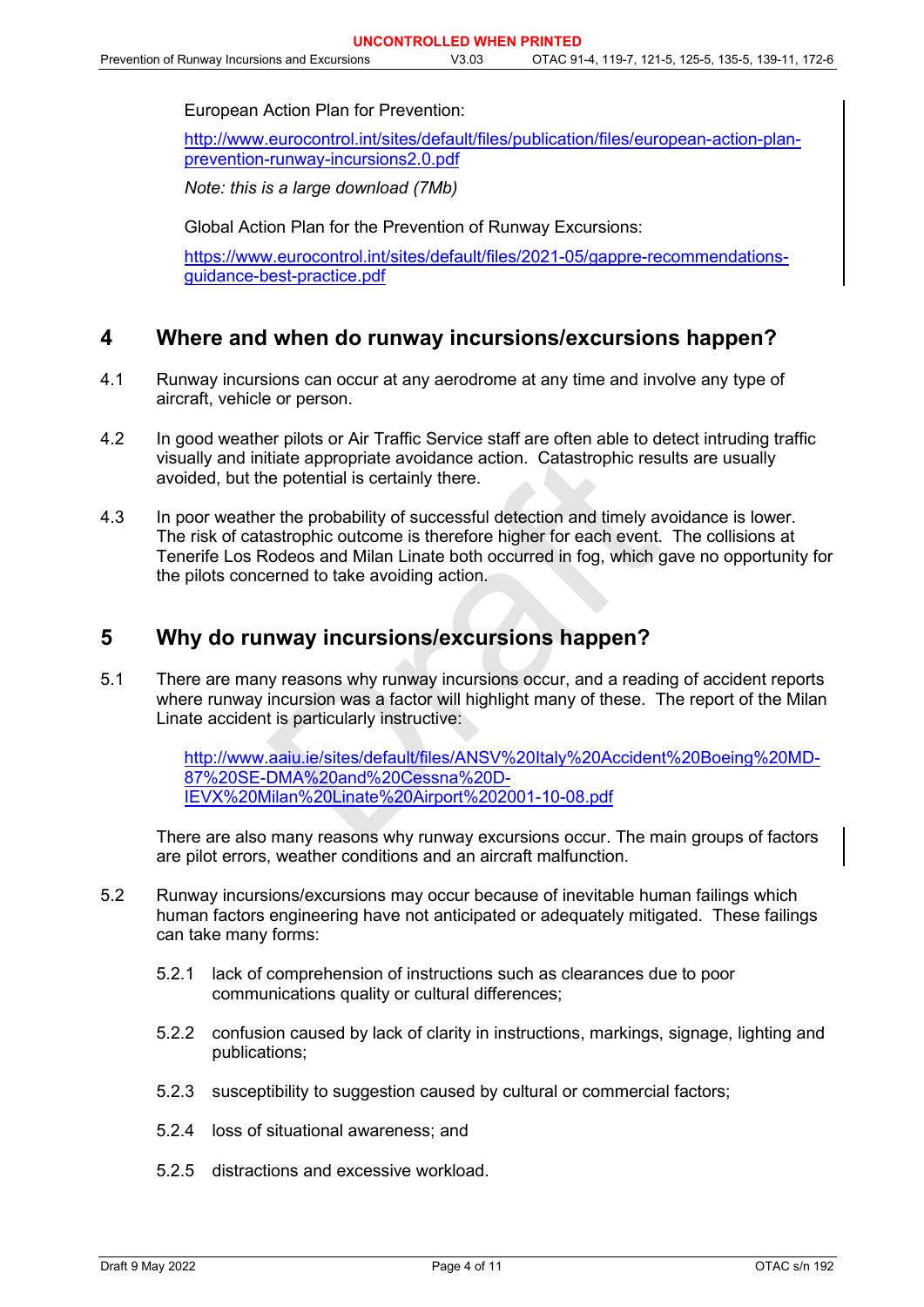## <span id="page-4-0"></span>**6 Countering runway incursions**

- 6.1 Firstly, study available reference material for ideas on addressing the problems. The hyperlinks in this Circular are a good place to start, and there are other materials provided by larger aviation regulators here:
	- 6.1.1 FAA: [http://www.faa.gov/airports/airport\\_safety/call\\_to\\_action/.](file://assicaafs01/revisedstructure/Policy%20and%20Rulemaking/OTACs/Current/www.faa.gov/airports/airport_safety/call_to_action/)
	- 6.1.2 UK CAA: [http://publicapps.caa.co.uk/modalapplication.aspx?catid=1&pagetype=65&appid=](http://publicapps.caa.co.uk/modalapplication.aspx?catid=1&pagetype=65&appid=11&mode=detail&id=5661) [11&mode=detail&id=5661.](http://publicapps.caa.co.uk/modalapplication.aspx?catid=1&pagetype=65&appid=11&mode=detail&id=5661)
- 6.2 Ensure that runway incursions are accorded a high priority in the aerodrome operator's safety management system. The incidence of runway incursions should be monitored for a trial period to determine the scale of the problem. Any runway incursion incidents must be investigated to determine causal factors. Any causal factor trends will need to be addressed, and this is best done through the safety management system.
- 6.3 All runway incursion incidents must be reported through the Mandatory Occurrence Reporting System (MORS). Such reports contribute to global statistics and research into runway incursions, which in turn leads to the internationally co-ordinated development of countermeasures.
- arsion incidents must be reported through the Manda<br>tem (MORS). Such reports contribute to global statis<br>ons, which in turn leads to the internationally co-ordin<br>res.<br>ppropriate Runway Safety Programme to reduce run<br>e acti 6.4 Establish an appropriate Runway Safety Programme to reduce runway incursions. Ensure that the action plan addresses all agencies operating at the aerodrome, and that the Runway Safety Programme is managed by a multi-disciplinary Runway Safety Team. The Runway Safety Team may be a standalone committee or part of an existing aerodrome safety committee.
- 6.5 Ensure that an aerodrome-wide runway safety awareness campaign is undertaken.
- 6.6 Ensure that internal safety audit teams are tasked specifically to ensure that aerodrome facilities comply with ICAO SARPS and OTARs.

### <span id="page-4-1"></span>**7 Recommendations for each organisation**

#### 7.1 **Aerodrome operators**

- 7.1.1 Ensure that all markings, signs and lights are compliant with standards, serviceable, and effective in all conditions. Ensure that the airport maintenance programme is effective in maintaining serviceability.
- 7.1.2 Ensure that all airport users are trained in airside movement and are familiar with airside procedures, and that personnel driving vehicles airside are licensed and competent to do so, including in the use of radios. Ensure that the Aerodrome Manual, local regulations and procedures, training and guidance materials are kept up to date and are promulgated properly.
- 7.1.3 During work in progress or other temporary changes, ensure that all aerodrome users are familiar with the changes and their effect on airside operations. Ensure any changes to airside procedures are properly notified and promulgated.
- 7.1.4 Undertake the necessary risk analyses for changes to airside aerodrome infrastructure or procedures. Ensure that perimeter fencing is adequate and frequently inspected to prevent incursion by wildlife or persons.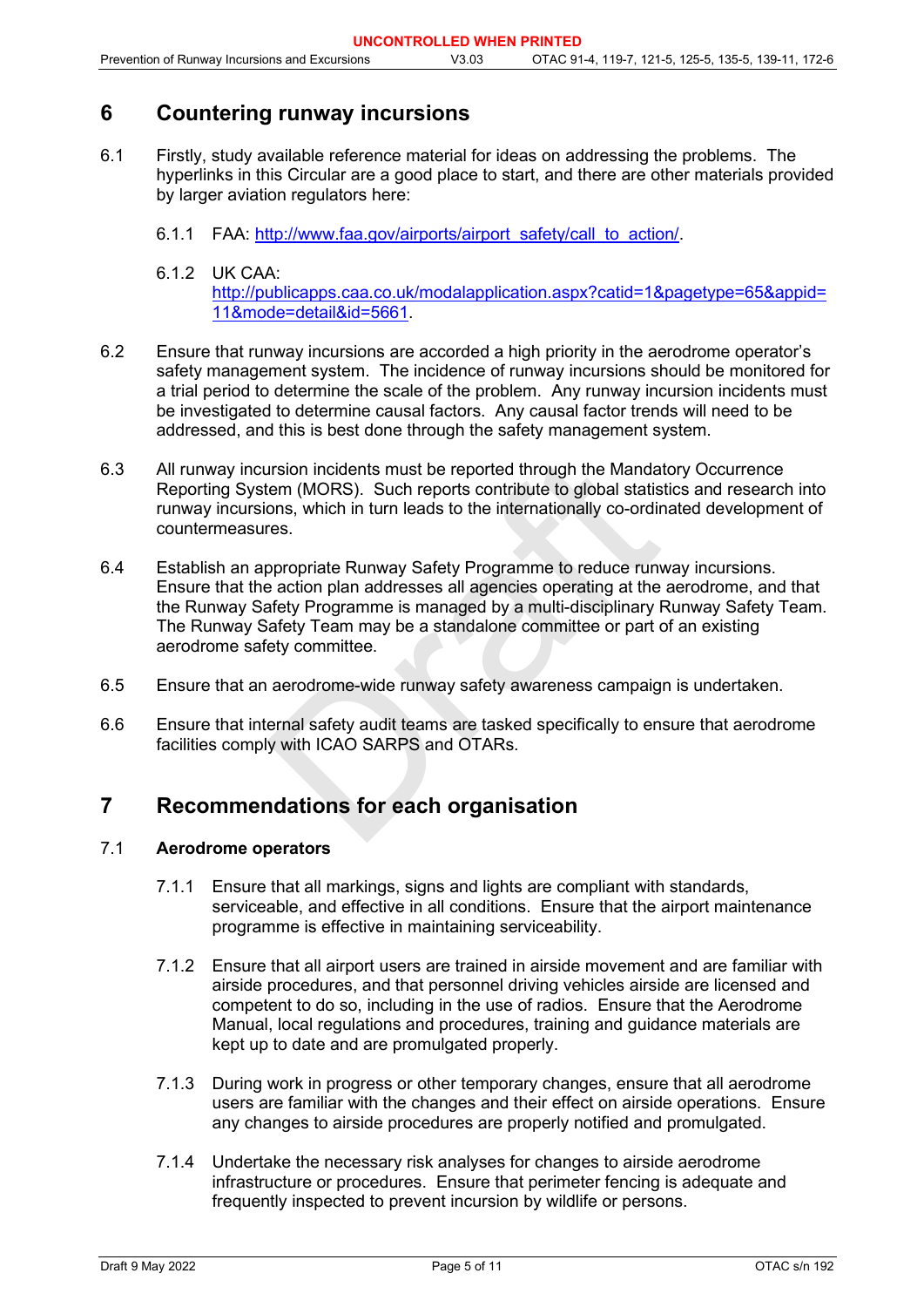#### 7.2 **Air Traffic Service providers**

- 7.2.1 Ensure proper use of correct radio telephony procedures. Ensure correct language and phraseology is used. Do not tolerate non-standard radio telephony usage by aerodrome users. In particular, use full callsigns to avoid confusion.
- 7.2.2 Ensure that clearances issued to aircraft and vehicles are unambiguous and read back correctly, particularly when giving clearance to enter the runway. Where there is any suspicion of miscomprehension, repeat the clearance.
- 7.2.3 Ensure clearances are passed to pilots at periods of low workload, preferably whilst aircraft is stationary, and not prior to runway crossing. Avoid the use of conditional clearances (eg "after the landing *nnnn* line up runway 26, *callsign*").

#### 7.3 **Aircraft Operators**

- 7.3.1 Ensure pilots are knowledgeable about aerodrome markings, signs and lights, particularly if the aerodrome is large, complex, busy or subject to temporary work.
- 7.3.2 Ensure pilots adhere strictly to correct radio telephony procedures, in particular the use of full callsigns to avoid confusion in busy radio environments.
- 7.3.3 Promote effective sterile flight deck procedures whilst the aircraft is in motion, to ensure minimal distraction of pilots.
- may a transmision analysty strategy of strategy<br>pilots adhere strictly to correct radio telephony proce<br>of full callsigns to avoid confusion in busy radio envi<br>e effective sterile flight deck procedures whilst the ai<br>minim 7.3.4 Ensure proper use of cockpit resource management during ground movement to ensure that at least one pilot is dedicated to ground manoeuvring.
- 7.3.5 Ensure that pilots understand clearances and read them back explicitly.
- 7.3.6 Ensure pilots receive timely information on changes to aerodrome facilities, if necessary by ATIS or ATC broadcast.

### <span id="page-5-0"></span>**8 Countering runway excursions**

8.1 The measures taken to mitigate runway excursions are very similar to those taken to prevent runway incursions. Additionally, each organisation should consider certain factors that may be critical in preventing future occurrences of these incidents.

#### 8.2 **Aerodrome operators**

- 8.2.1. Ensure that runways are constructed, resurfaced, and repaired in accordance with applicable national or regional regulations, ensuring adequate friction and drainage.
- 8.2.2. A suitable programme should be implemented effectively to ensure that contaminants are removed from the runway surface as quickly and completely as possible to prevent accumulation and preserve the runway's friction characteristics.
- 8.2.3 Maintain approach radio navigation aids (eg ILS) and visual aids (eg AGL, PAPIs, and surface markings) in accordance with ICAO Standards and Recommended Practices, if provided. A suitable method for inspecting and evaluating the deterioration of markings

should be implemented.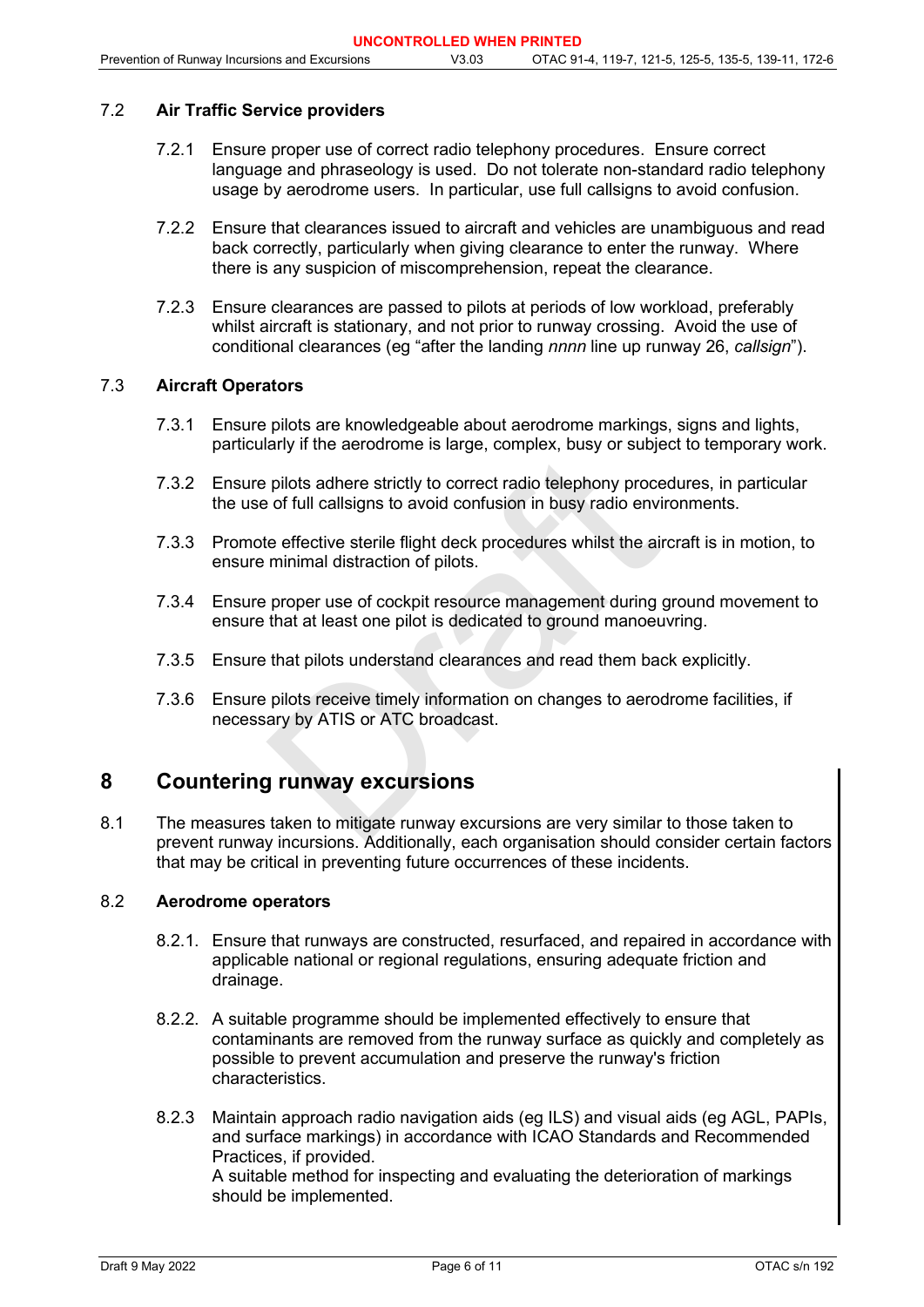- 8.2.4 Ensure that robust procedures are in place for calculating temporary reduced declared distances, for example, due to runway work in progress. When reduced declared distances are in effect, ensure that temporary markings, lighting, and signs accurately depict the reduced distances and that they are communicated to the state's aeronautical information services for publication and to the appropriate ATS units in a timely manner.
- 8.2.5 Ensure that procedures for assessing runway surface conditions in accordance with the ICAO Global Reporting Format include both reactive and proactive surface assessment in order to ensure that all potentially hazardous changes are identified and communicated in a timely manner.
- 8.2.6 Ensure that robust procedures are in place for communicating information about changing surface conditions to the appropriate services as frequently as possible in accordance with the ICAO Global Reporting Format. The roles and responsibilities of stakeholders, as well as procedures for coordination, should be defined.
- 8.2.7 Wind sensors and wind direction indicators (wind-socks) should be located in accordance with ICAO standards to provide the best possible indication of runway and touchdown zone conditions.
- ensors and wind direction indicators (wind-socks) shance with ICAO standards to provide the best possible inchdown zone conditions.<br>appropriate coordination with the meteorological servative craft operators to determine th 8.2.8 Ensure appropriate coordination with the meteorological service provider, ATS and aircraft operators to determine the relevance of weather data on a regular basis.
- 8.2.9 Ensure that runway exits are appropriately named using a sequential sequence of numbers and letters to avoid potential ambiguity.
- 8.2.10 Information about air operations hazards or specificities in the airport vicinity should be identified and communicated to pilots on the Local Runway Safety Team (LRST), as well as published in an appropriate manner.
- 8.2.11 Runway condition codes should be compared to pilot-reported braking actions to ensure the accuracy of information provided to pilots.

#### 8.3 **Air Traffic Service providers**

- 8.3.1 Whenever a runway change is planned in advance, notify flight crews as soon as possible, including by adding pertinent information in ATIS, where available.
- 8.3.2 Avoid changing the assigned runway for aircraft on approach or taxiing for departure, as far as practicable.
- 8.3.3 Accept the flight crew's preference for a runway when requested "due to performance limitations" when operationally possible.
- 8.3.4 Examine available data (eg occurrence reports, go-around / missed approach data, etc) to identify ATC-related runway excursion contributing factors and relevant mitigations, such as improved airspace design and procedures and ATCO training and procedures. Share the identified runway excursion contributing factors and relevant mitigations at the network level.
- 8.3.5 Evaluate processes for providing essential information on aerodrome conditions such as weather, wind, and runway surface conditions (for example, when 'wet' or contaminated) to ensure: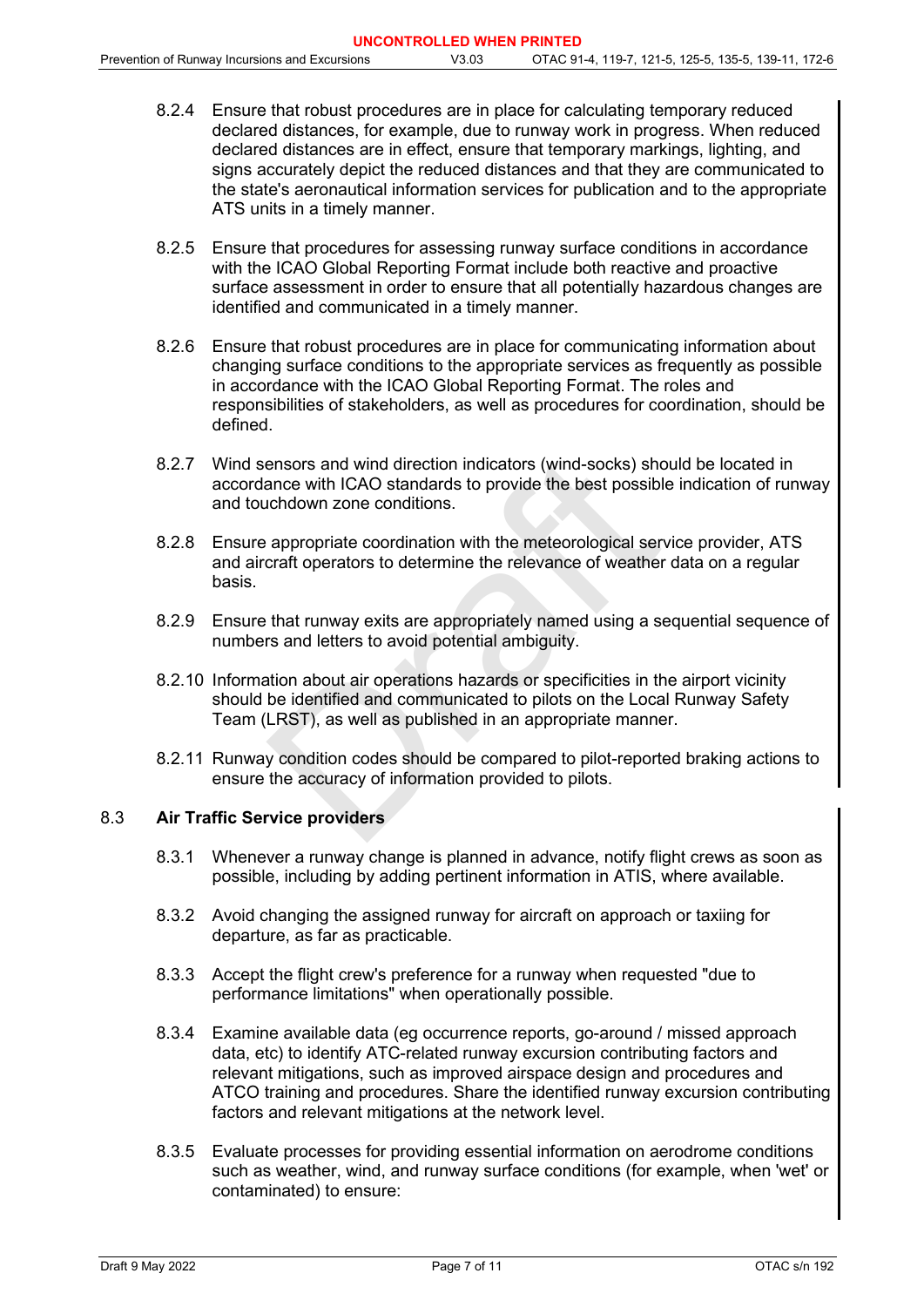- A consistent, timely, and accurate broadcast of aerodrome information,
- The integrity of the essential information supply chain from the source (eg Met Office/Aerodrome Operator) to the user (eg flight crews, ATS, Met Office, aerodrome operator, and AIS provider).
- Relevant operational staff receive training on the use of ATIS/D-ATIS.
- Adherence to the ICAO Global Reporting Format for assessing and reporting runway surface conditions, including training of relevant ANSP personnel.
- 8.3.6 Ensure that flight crews are informed of the Take-off Run Available (TORA) or Landing Distance Available (LDA) if these differ from the published data using appropriate means. Any alternate runways that may be available should be included in the information.
- 8.3.7 Participate in runway excursion safety information sharing at the network level to facilitate the free exchange of pertinent information about actual and potential safety deficiencies using just culture principles.

### 8.4 **Aircraft Operators**

- 8.4.1 Participate in networks for sharing safety information with all relevant stakeholders. This should enable the free flow of pertinent runway safety information, such as identified risks, safety trends, and best practises.
- 8.4.2 Incorporate realistic, evidence- and competency-based scenarios requiring threat and error management for runway excursion prevention during take-off and landing into their training programmes
- deficiencies using just culture principles.<br>
Ators<br>
ate in networks for sharing safety information with all<br>
blders. This should enable the free flow of pertinent rition, such as identified risks, safety trends, and best<br> 8.4.3 Establish policies prohibiting flight crews from accepting ATC procedures and clearances that have the potential to reduce the flight crew's safety margins to an unacceptably low level, thereby increasing the risk of runway excursions. This includes procedures and clearances that increase the likelihood of an unsafe approach path management resulting in a safe landing, such as those that expose the aircraft to the risk of being unstabilised at the landing gate or high-energy approaches. These policies should be supplemented by the establishment of effective standard operating procedures and flight crew training. Flight crews should be required to report such risks to their operators via their SMS, and the aircraft operator should report such risks to the ATS via established reporting systems.
- 8.4.4 Implement policies governing safe descent and approach planning, stabilised approach, safe landing, and go-around, and ensure that these policies are followed during training. Specify which provisions of these policies must be included and highlighted during flight crew approach briefings.
- 8.4.5 Implement policies or standard operating procedures requiring flight crews not to conduct take-off or approach following any runway change until all necessary setup, planning, performance calculations (including independent calculations and cross-checks by at least two pilots) and re-briefings have been completed. When a take-off runway change is received while the aircraft is taxiing, the flight crew should perform the above without haste and while the aircraft is stationary. Every time a runway change is anticipated, probable, or occurs, the briefing should address runway-excursion-related TEM.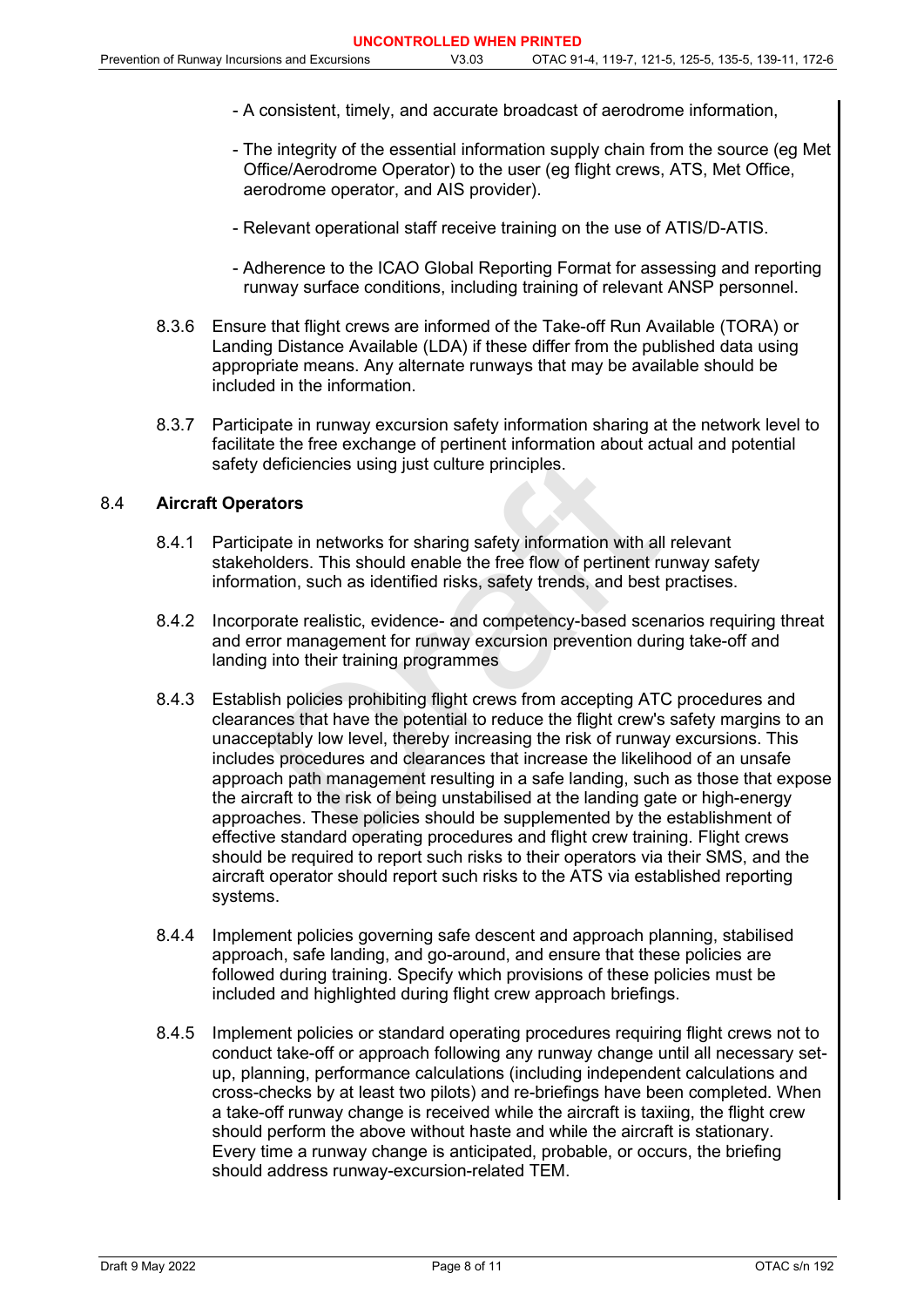- 8.4.6 Implement policies or standard operating procedures allowing flight crews to request a more favourable runway for take-off or landing for any reason that could jeopardise the flight's safety, and to communicate the safety reasons to ATC.
- 8.4.7 Implement policies or SOPs requiring flight crews to confirm that the actual conditions (weather and aircraft configuration) are better than or equal to the values used in performance calculations prior to initiating the take-off or landing phase. When operational limitations are predicted, flight crews should be required to identify the limiting parameters and incorporate them into their TEM briefing.
- 8.4.8 Establish company-specific cross- and tailwind limits for each type of aircraft operated. Additionally, explicit guidance on runway conditions and gust components should be provided. Establish clear policies that allow flight crews to deviate from established limits for safety reasons during actual flight operations.
- 8.4.9 Issue specific guidance and training to their flight crews regarding crosswind takeoff and landing techniques, particularly when the runway is wet, slippery, or contaminated. This should include proper touchdown and stopping techniques that utilise all available control and deceleration devices, as well as TEM topics and methods for effective PM monitoring and intervention. If available, advice from aircraft manufacturers should be incorporated.
- 8.4.10 Publish standard operating procedures (SOPs) and guidance that address runway excursion mitigation in connection with rejected take-off decision-making and rejected take-off manoeuvres. Training should be provided in an appropriate manner.
- lise all available control and deceleration devices, as<br>thods for effective PM monitoring and intervention.<br>able, advice from aircraft manufacturers should be ine<br>able, advice from aircraft manufacturers should be ine<br>on m 8.4.11 Develop SOPs that include an assessment of landing performance, possibly prior to the top of descent, based on the most current and best-available weather information. This calculation should not be made using weather data from the dispatch centre. Flight crews should be informed of the type of data available for landing distances (factored or unfactored) and the corresponding safety factors. When possible, the crew should complete descent, approach, planning, set-up, and briefings prior to reaching the top-of-descent.
- 8.4.12 Develop a clear go-around policy, which should be supplemented by a set of standard operating procedures and guidance materials for implementing the policy. Unless an emergency dictates otherwise, this go-around policy should allow any flight crew member on the flight deck to request a go-around at any time.

In all cases, the SOPs should require both pilots to possess and maintain the required visual reference below DA/MDA, with a mandatory go around call if either pilot loses it. Additionally, if the approach becomes unstabilised below the specified approach/landing gate, a go-around should be required. Recurrent simulator training on safe go-around skills should be provided at various stages of the approach and landing, including just prior to or during touchdown (before activation of thrust reversers).

- 8.5.12 Require flight crews to conduct a thorough risk assessment prior to selecting/accepting an approach and landing runway, taking into account factors such as weather conditions (particularly cross and tailwind), runway condition (dry, wet, or contaminated/slippery), inoperable equipment and aircraft, and flight crew performance, in order to minimise the risk of runway excursion.
- 8.5.13 In their operations manual, define stabilised approach, landing, and go-around policies. These policies must be consistent with applicable regulations and manufacturer guidance. Supplemental SOPs should include a requirement for completing the landing checklist and flying at the defined approach/landing gate's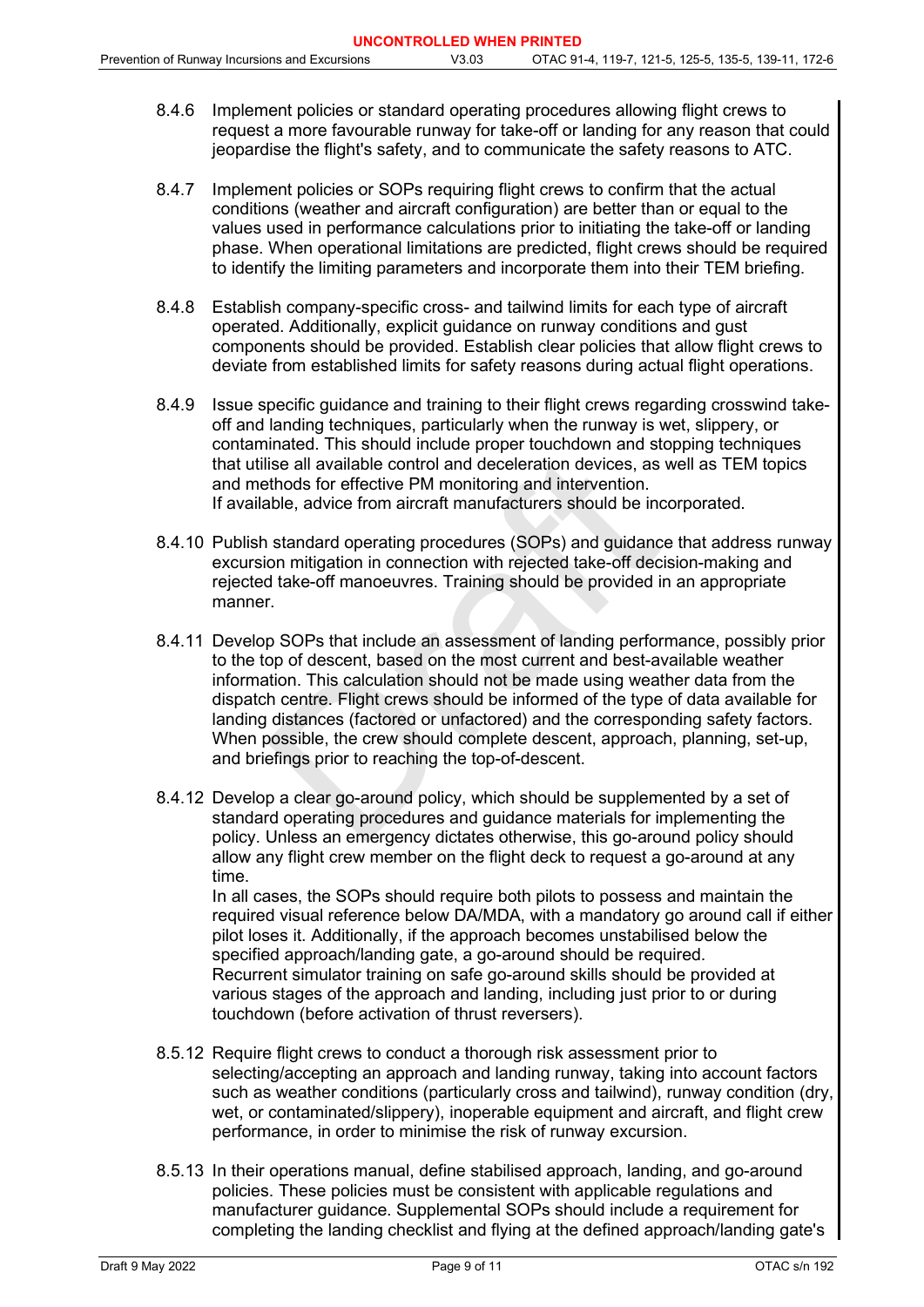final approach speed as soon as possible. These SOPs should include adequate means for the pilot monitoring (PM) to monitor and, if necessary, intervene effectively.

 Provide appropriate training to ensure proper implementation of defined policies and procedures.

8.5.14 Publish standard operating procedures and guidance, as well as provide training, emphasising the critical nature of active monitoring and effective intervention by the pilot monitoring (PM) during descent, approach, approach path management, and landing. The PM's actions and the PF's required responses should be clearly documented in an official publication (eg SOPs or Operations Manual, FCOM, or similar).

These publications should include guidance on how to perform effectively as a PM regardless of rank or experience.

- 8.5.15 Clearly define their policy for safe landings and incorporate it into their standard operating procedures and operations manuals. This policy should clearly define acceptable touchdown limits and prohibit purposefully long and short landings, for example, to reduce runway occupancy or taxi time to the gate. Supplemental standard operating procedures and guidance should include means, methods, and responsibilities for how a crew will identify and act on such limits. Classroom and simulator training should be provided as necessary.
- ie, to reduce runway occupancy or taxi time to the gas doperating procedures and guidance should include<br>ponsibilities for how a crew will identify and act on subseminatives for how a crew will identify and act on subsem a 8.5.16 Publish standard operating procedures and landing technique guidance that are consistent with the ICAO Global Reporting Format and manufacturer's recommendations for all runway states and environmental conditions. Require their flight crews to always opt for a go-around or diversion over landing when approaching wet, slippery, or contaminated runways with insufficient stopping margin and/or in limiting wind conditions. Appropriate training, including instruction in the ICAO Global Reporting Format, should be provided.
- 8.5.17 Publish SOPs instructing flight crews to fully utilise all deceleration means, including speed brakes, wheel braking, and reverse thrust, regardless of noiserelated restrictions, until a safe stop is assured, unless this results in controllability issues.
- 8.5.18 Publish standard operating procedures and guidance, as well as provide training, emphasising the importance of active monitoring, which includes monitoring the activation of stopping devices during landing and effective intervention during landing associated with pilot monitoring duties and performance. Training should be provided in a timely manner.
- 8.5.19 Implement policies, technical solutions, or standard operating procedures (SOPs) that confirm the aircraft is aligned on the planned runway, its centreline, and via the proper intersection.
- 8.5.20 Publish SOPs and guidance instructing flight crews not to accept line-up, backtrack, or take-off clearances until pre-take-off preparations (including cabin secure), procedures, and checklists are completed to the point that the associated manoeuvre can be performed without delay and until they report to ATC "ready for departure." Aircraft operators should publish a specific standard operating procedure (SOP) for "rolling take-offs."
- 8.5.21 Foster a culture that rewards safe behaviour and encourages flight crews to make risk-averse decisions.